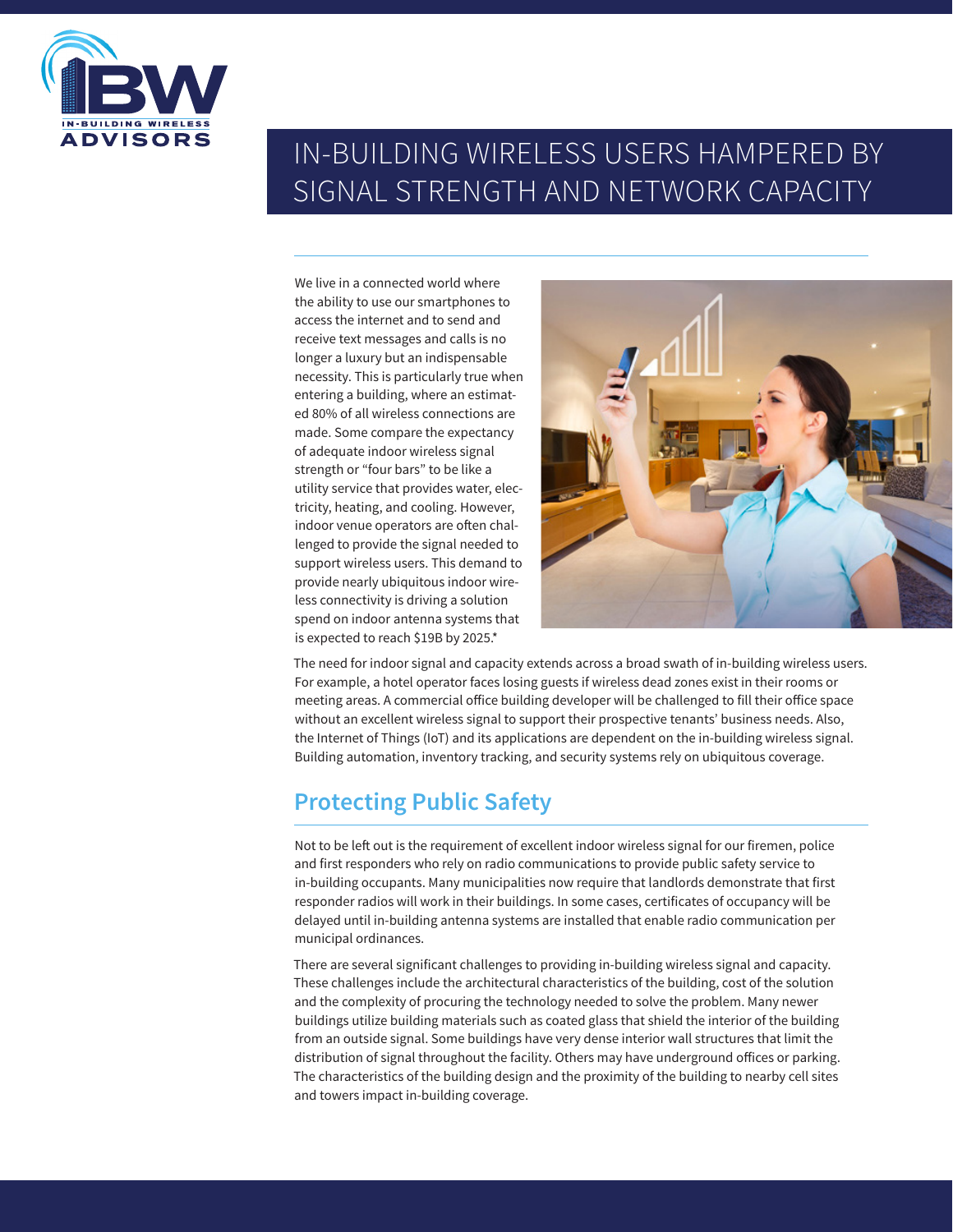### **Distributed Antenna Systems (DAS)**

The cost of purchasing and deploying in-building wireless networks can be significant. Indoor distributed antenna systems (DAS) that support multiple wireless carriers can easily approach \$1.50 to \$3.00 per square foot or more. Contributors to cost include the electronic components that support various frequencies and technologies, labor associated with installing lengthy runs of coax and fiber cable, and the professional services fees for engineering and project management required for a successful deployment. In some cases, the wireless carrier (AT&T, Verizon, Sprint, T-Mobile) may provide funding for the project. However, increasingly the enterprise is left to self-fund the deployment or partner with third-party operators to offset the system costs.

With the demand for in-building systems has come the development of an increasing number of technologies and equipment options designed to provide indoor wireless signal and capacity. Systems known as DAS (distributed antenna systems) using coax cable and passive components were very commonly deployed in the early years of the in-building wireless industry. Complex fiber and hybrid coax/fiber DAS system architectures are now utilized in larger venues where adequate signal and network capacity are required. Adding to the mix are new technologies featuring converged network capabilities that support not only cellular users but also a host of applications like building automation and security systems. Digital technologies are now available that allow for cloud-based control of the network and reduction of the size of space and power needed to support the network.

### **Steps for Addressing In-building Wireless Needs**

So how does a landlord or facility manager navigate the complexities associated with purchasing and deploying an in-building antenna system that meets their objectives? The utilization of consultants and third parties have become an accepted option for venue owners. Typically, the consultant will begin with an in-depth assessment and diagnosis of the wireless needs of the client. This includes an evaluation of who needs coverage, for what purpose, and where it is needed. Radio frequency benchmarking studies may be conducted to understand the wireless environment inside and around the building.

The wireless carriers may be contacted to discuss their requirements for approving systems. Systems that support public safety radio communications often require specialized knowledge